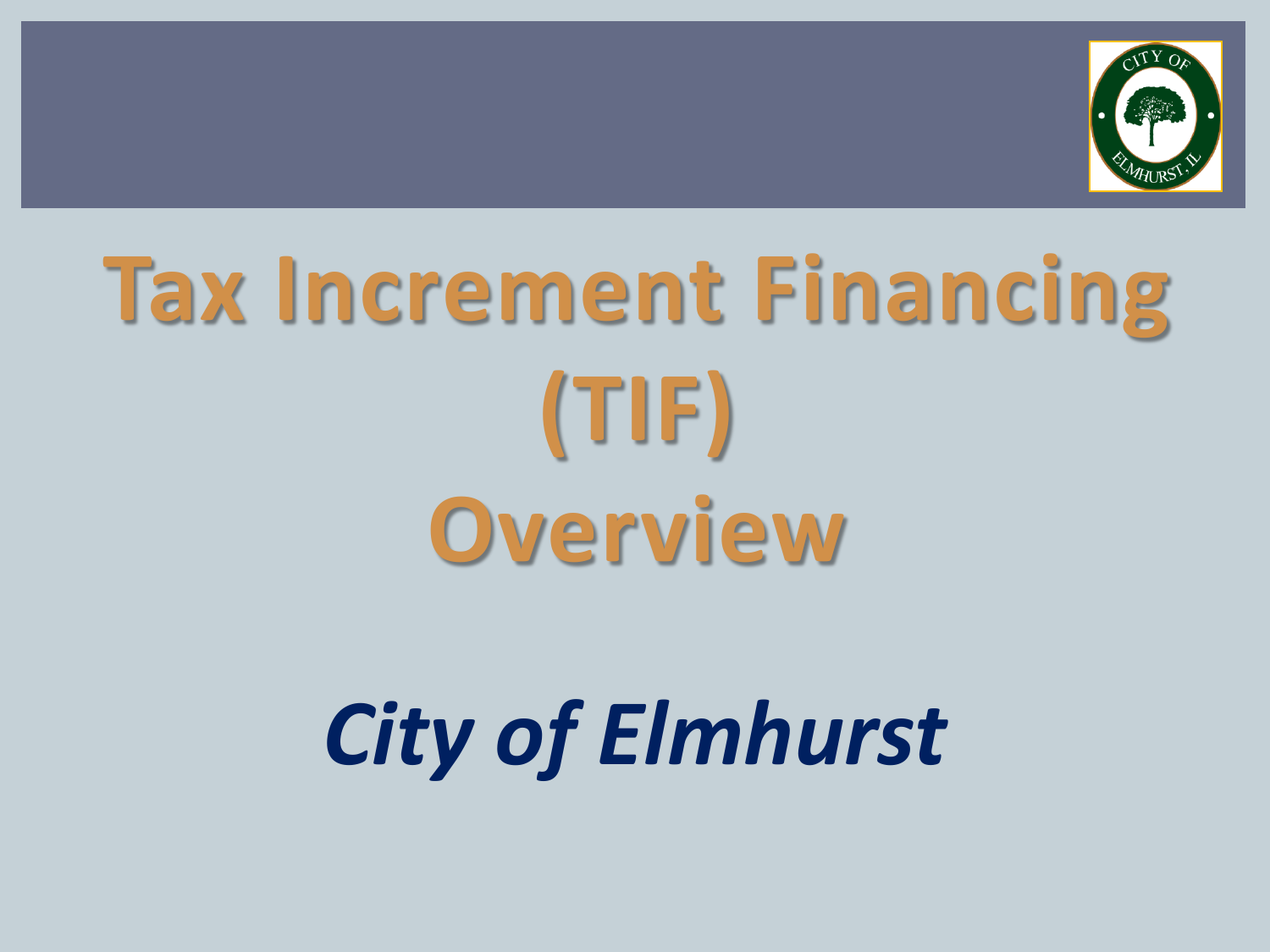## **TIF Overview**

**TIF is a municipal financial incentive tool created by the Illinois State Legislature in 1978 to assist communities in implementing sound economic development.**

- **TIF can provide infrastructure and other public** improvements.
- **TIF can pay for consultant, engineering, attorney and** other applicable soft costs.
- **TIF can be used to acquire property and prepare a site.**
- **TIF can pay for other eligible costs pursuant to state law.**

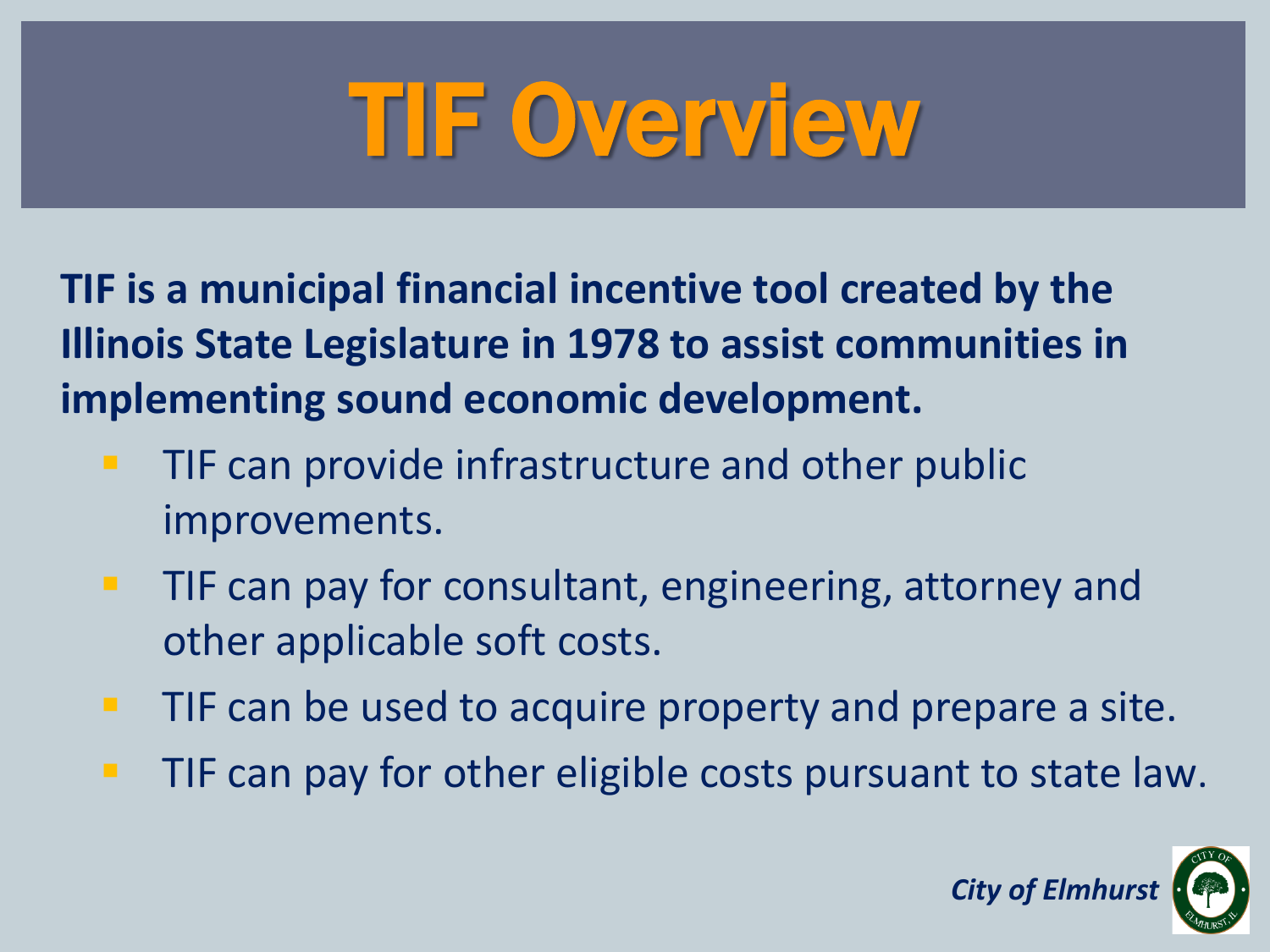## **When is it the Right Tool?**

**Will the area benefit from a TIF designation? What is the area's current condition or past history?**

- To induce industrial projects.
- To induce commercial projects including downtown areas.
- **To induce residential and mixed use projects.**

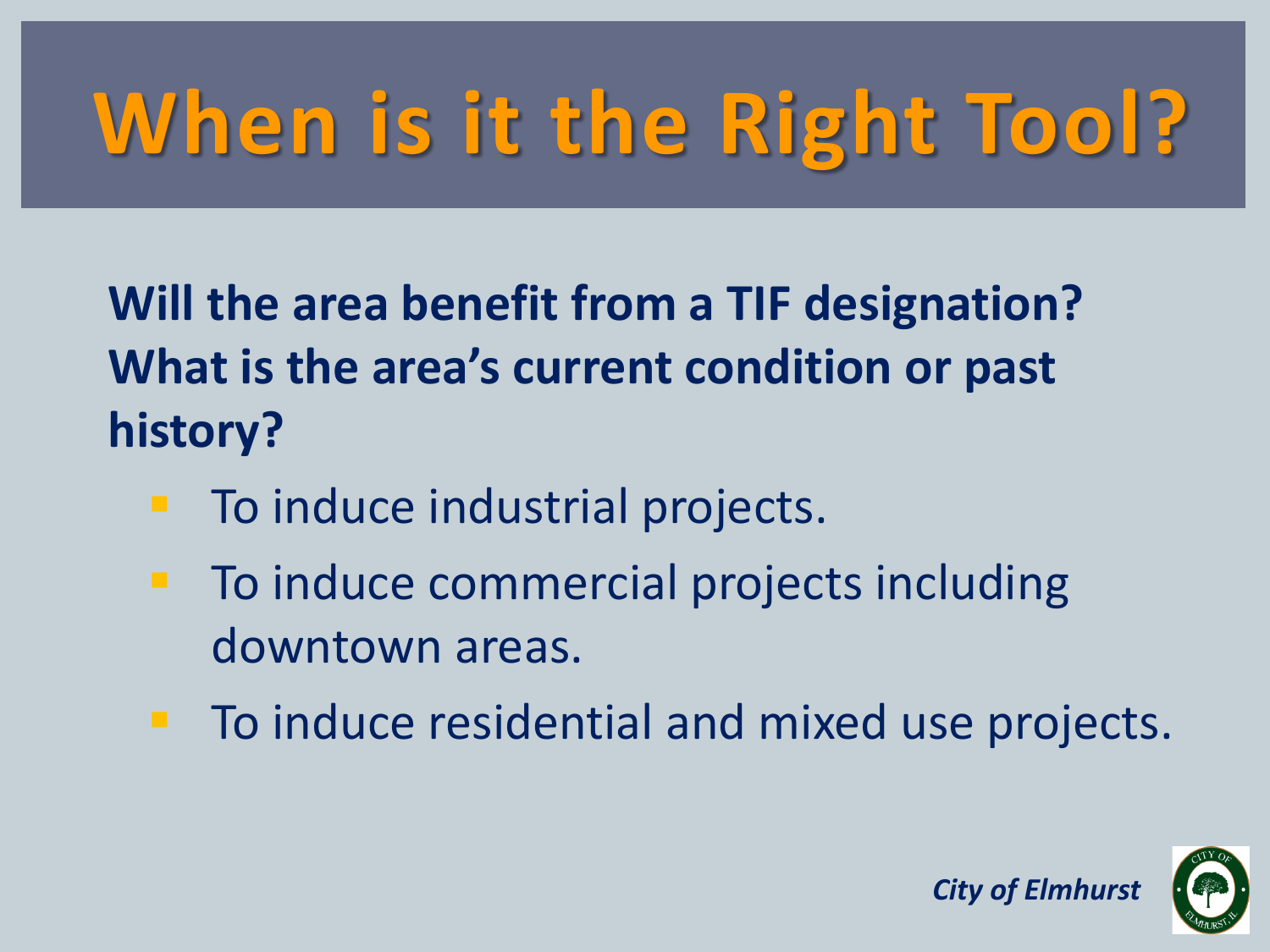## **How is TIF Implemented?**

- **Determine the area to be studied**
- **Adopt a Feasibility Resolution**
- **Qualify the Redevelopment Area** 
	- Conservation Area
	- Blighted Area

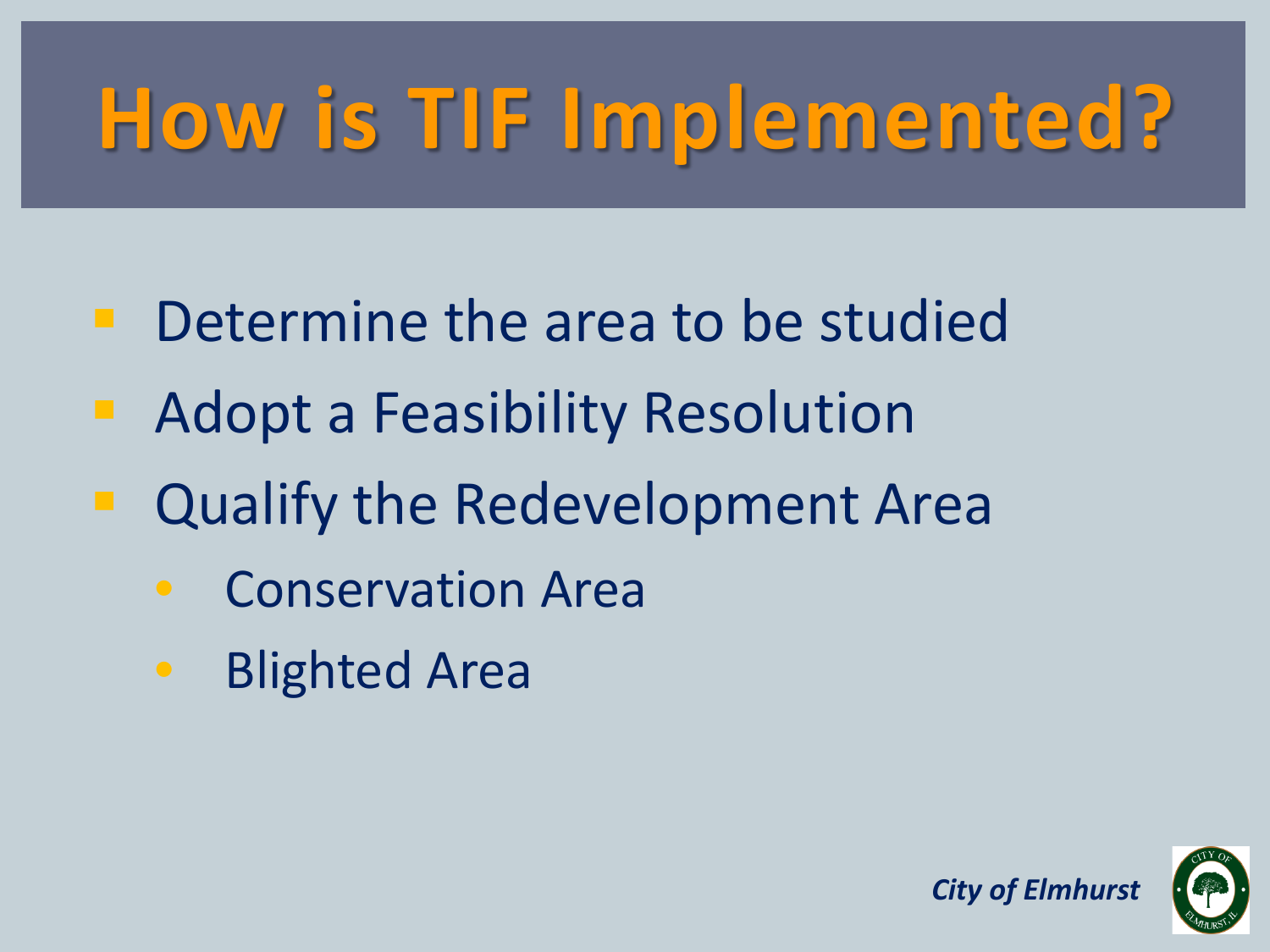### **TIF Basics**

#### *Review of TIF Financing*

 properties within the TIF District into two components or "buckets" TIF involves splitting property tax revenue generated from



**Bucket for Base Revenues** For All Local Governments



**Bucket for Incremental Revenues**  For Redevelopment within the TIF District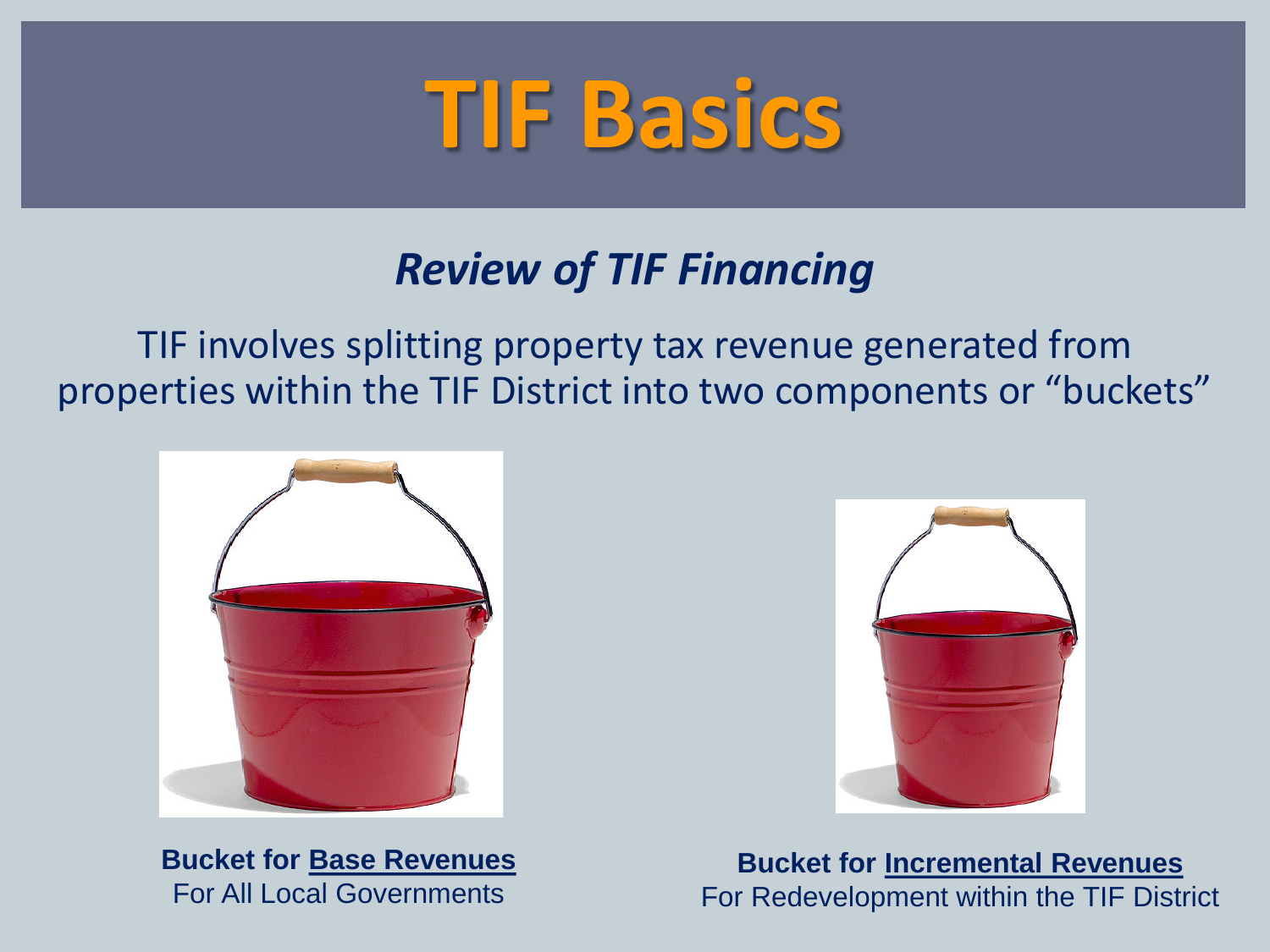### **TIF Mechanics**

#### *Review of TIF Financing*

#### **Ideally, a successful TIF produces positive incremental revenue over time**

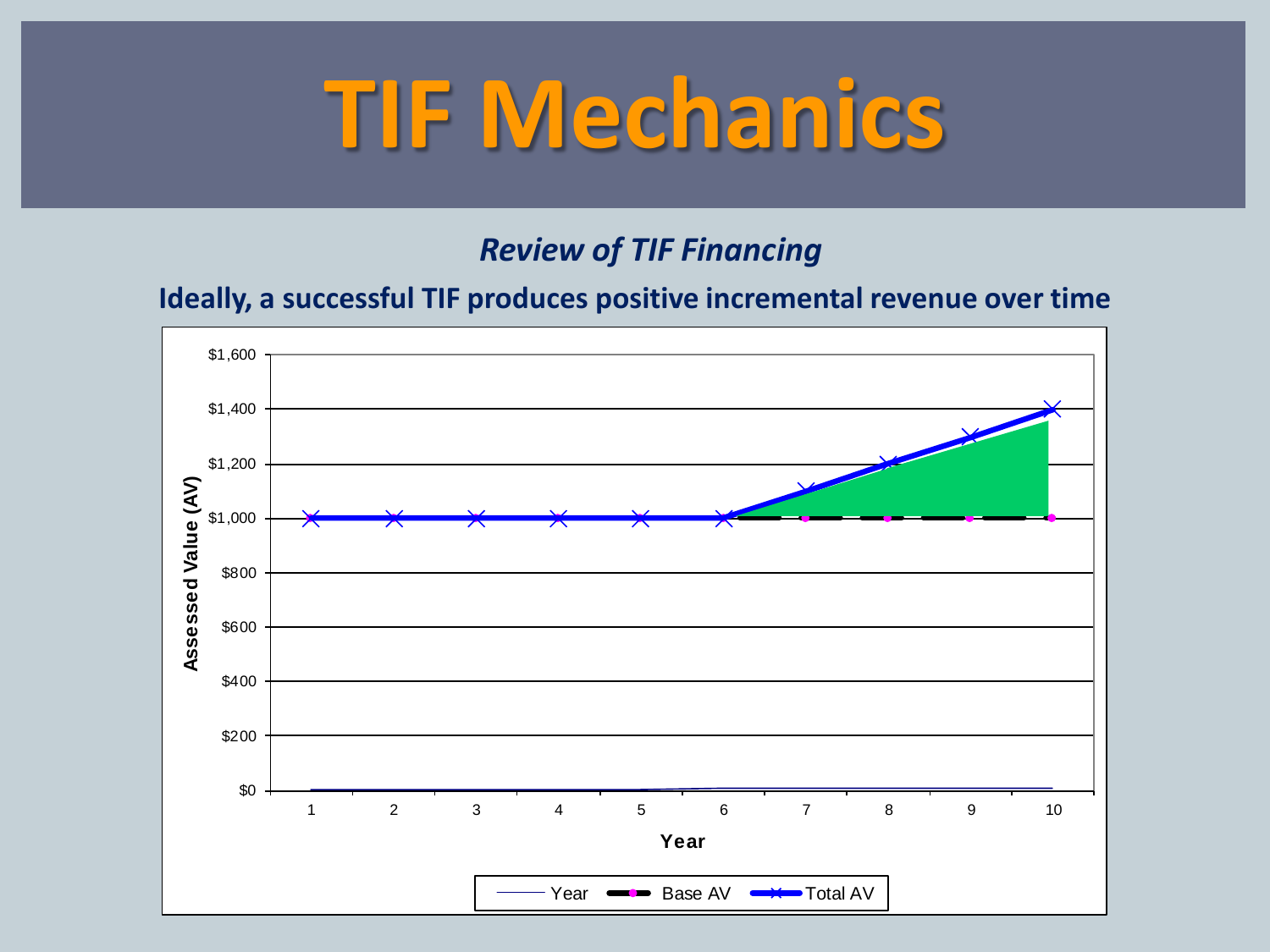# **Current TIF Districts**

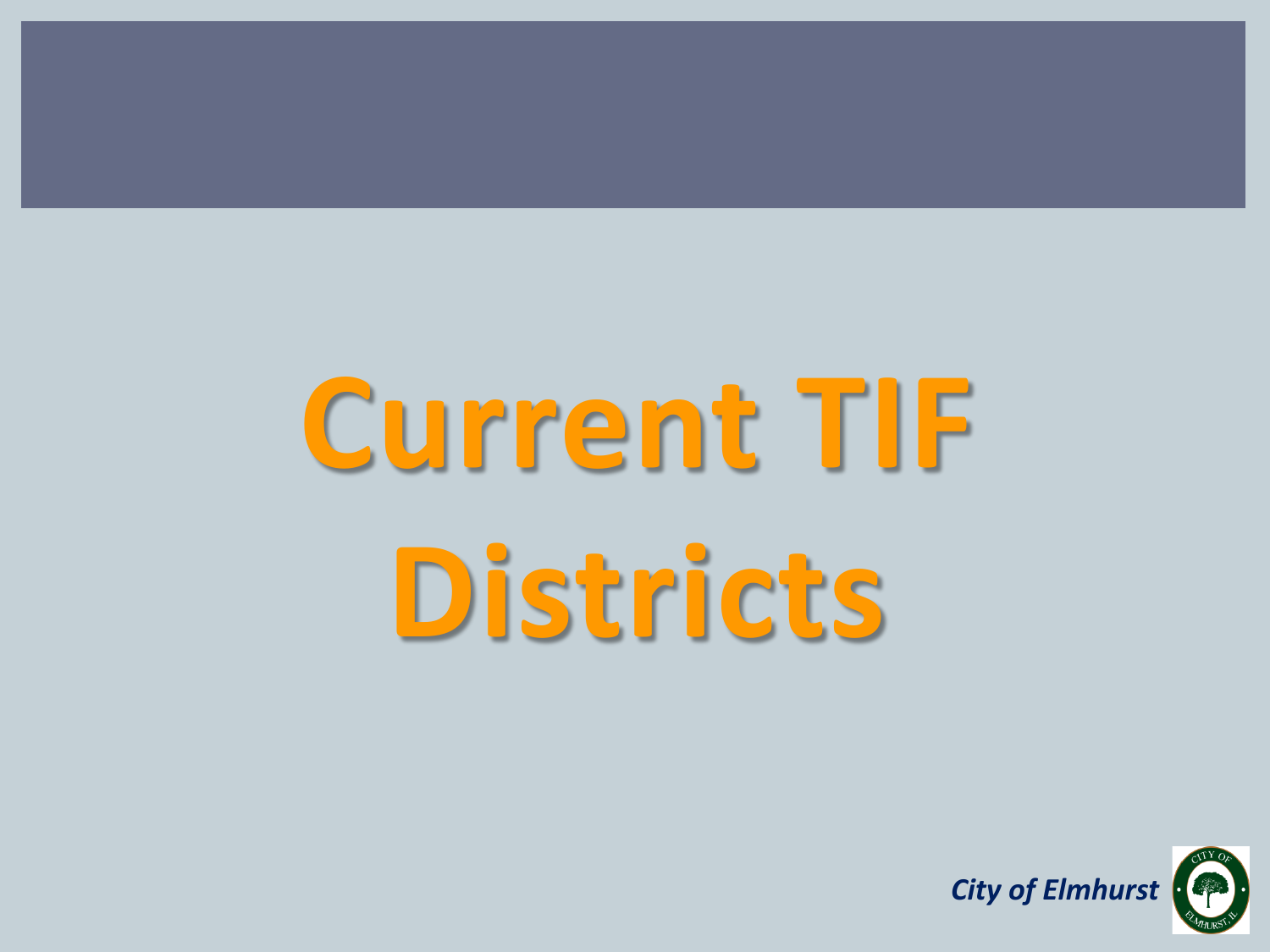### **TIF I**

#### **Established in 1986**

| <b>EAV</b> | 1986         | 2011                          |     |
|------------|--------------|-------------------------------|-----|
|            | \$21,656,860 | \$85,302,925                  |     |
|            |              | (including released property) |     |
|            |              |                               | FAV |

 **2004 Intergovernmental Agreement and property release to assist District 205 and TIF extension \$26,000,000**

- **\$1 million in District 205 revenue**
- **2006 Property tax release 1996 12006 12006 12006 12006 12006 12006 12006 12006 12006 12006 12006 12006 12006 12006 12006 12006 12006 12006 12006 12006 12006 12006 12006 12006 12006 12006 12006 12006 12006 12006 12006 12** 
	- **2007 Property tax release \$4,700,000**
	- **2011 Total EAV increment of released properties \$36,944,091**

**2011 Property tax for released properties to all taxing bodies -** *\$2,200,000*

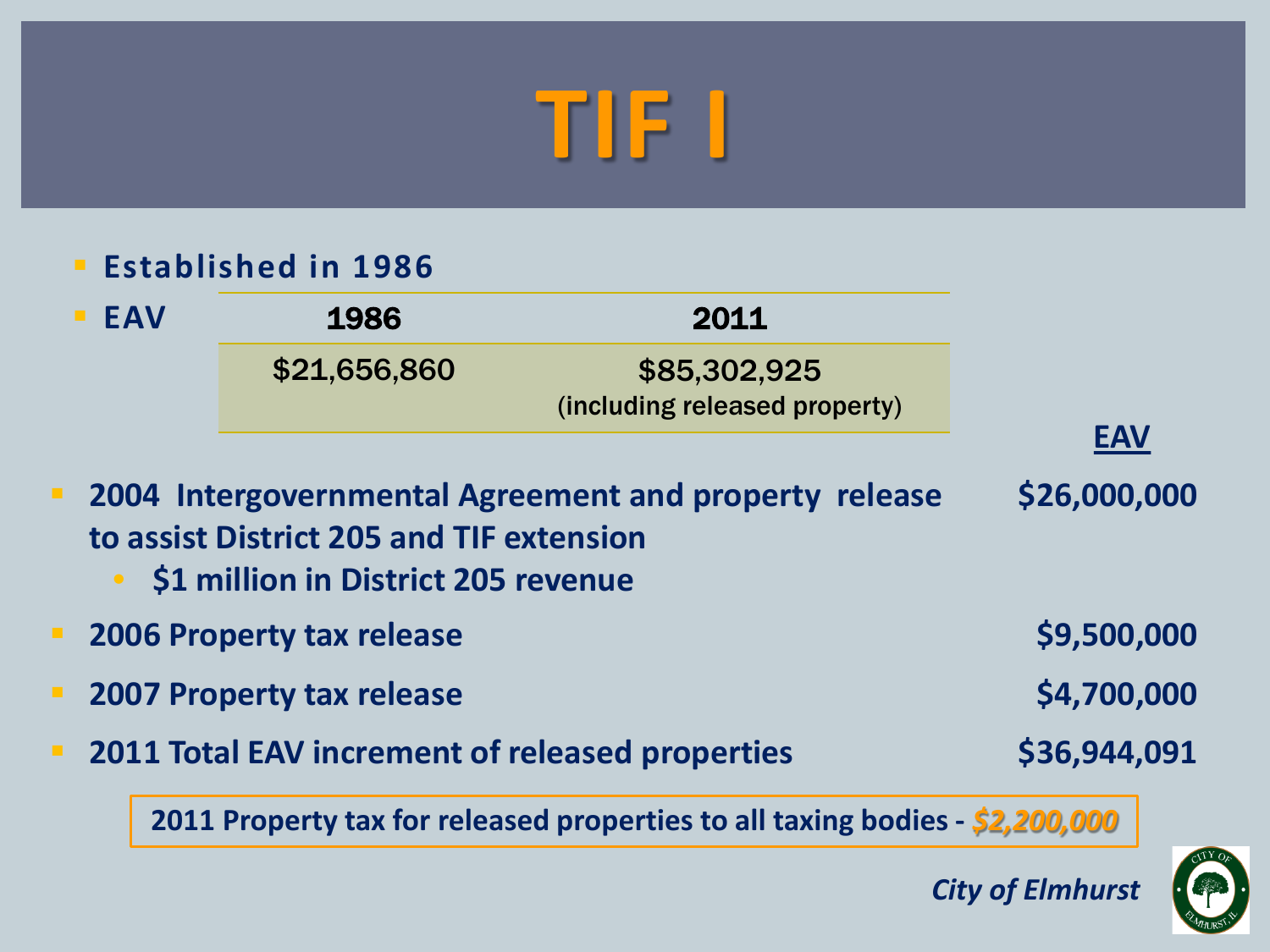

#### **2004 IGA Estimated Surplus Declaration**  *(in millions)*

|  |  | 2014/15 2015/16 2016/17 2017/18 2018/19 2019/20 2020/21 2021/22 |  |  |
|--|--|-----------------------------------------------------------------|--|--|
|  |  |                                                                 |  |  |

**Estimated total surplus distribution to all taxing bodies -** *\$17,083,000 (2014 – 2022)*

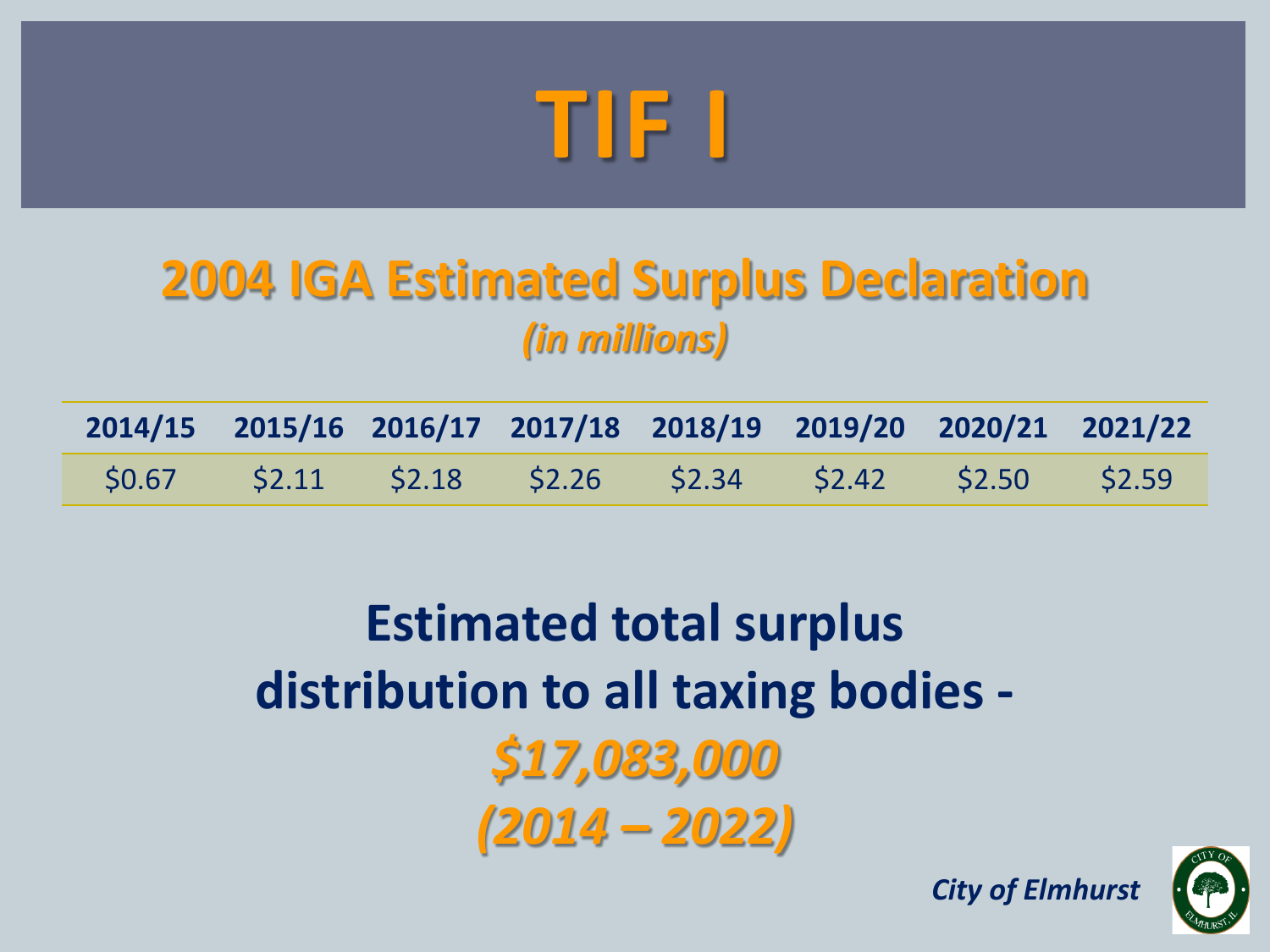## **TIF II**

#### **Established in 1993 EAV 1993 2011** \$4,573,244 \$16,034,450

 **2004 surplus distribution -** *\$734,000* **2010 surplus distribution -** *\$615,000*

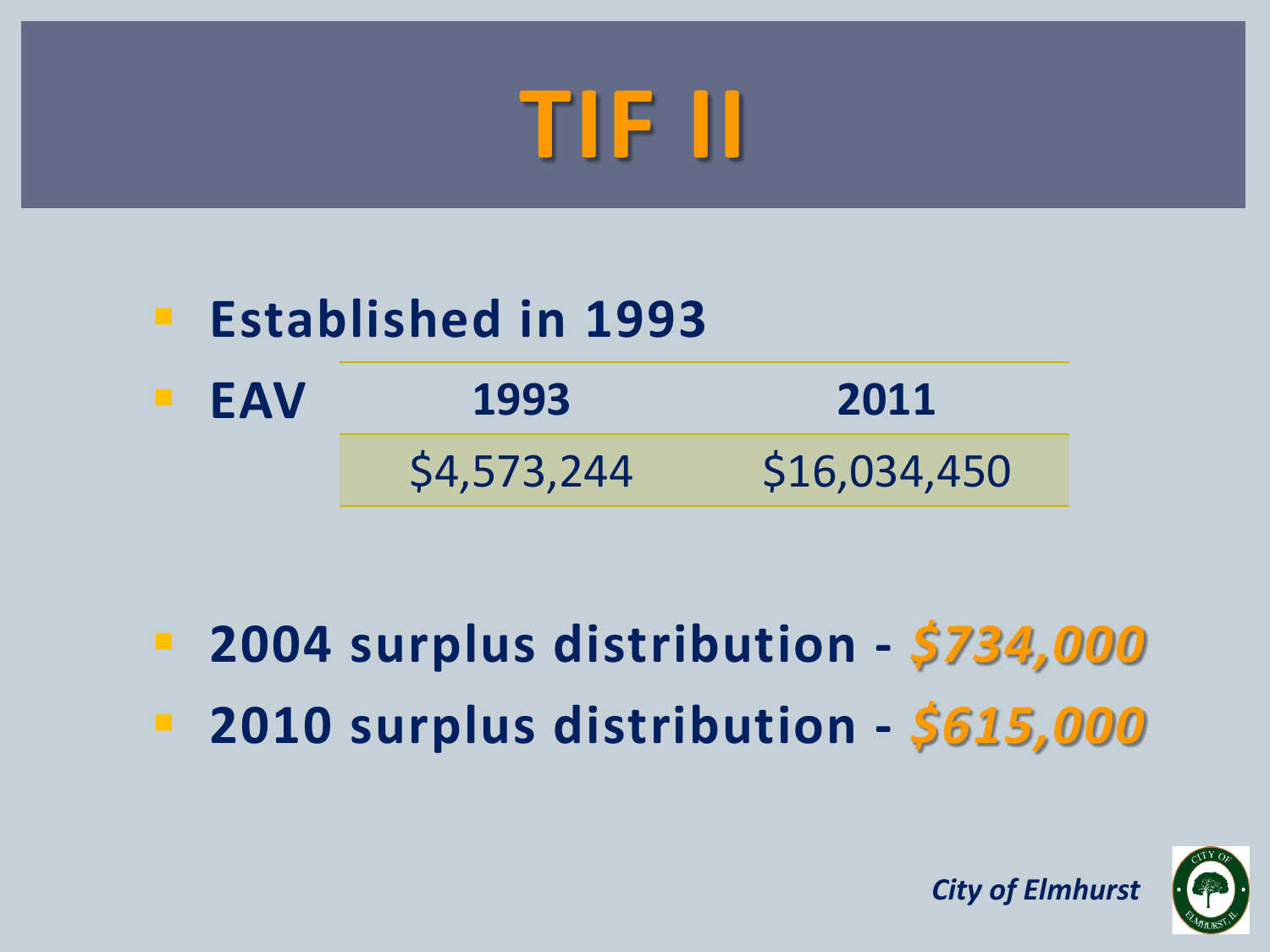### **TIF III**

#### **Established in 1996**

| <b>EAV</b> | 1996        | 2011         |  |
|------------|-------------|--------------|--|
|            | \$4,350,030 | \$12,027,650 |  |

### **Annual revenue share based on CPI not to exceed 3% Total surplus distribution to date -** *\$660,000*

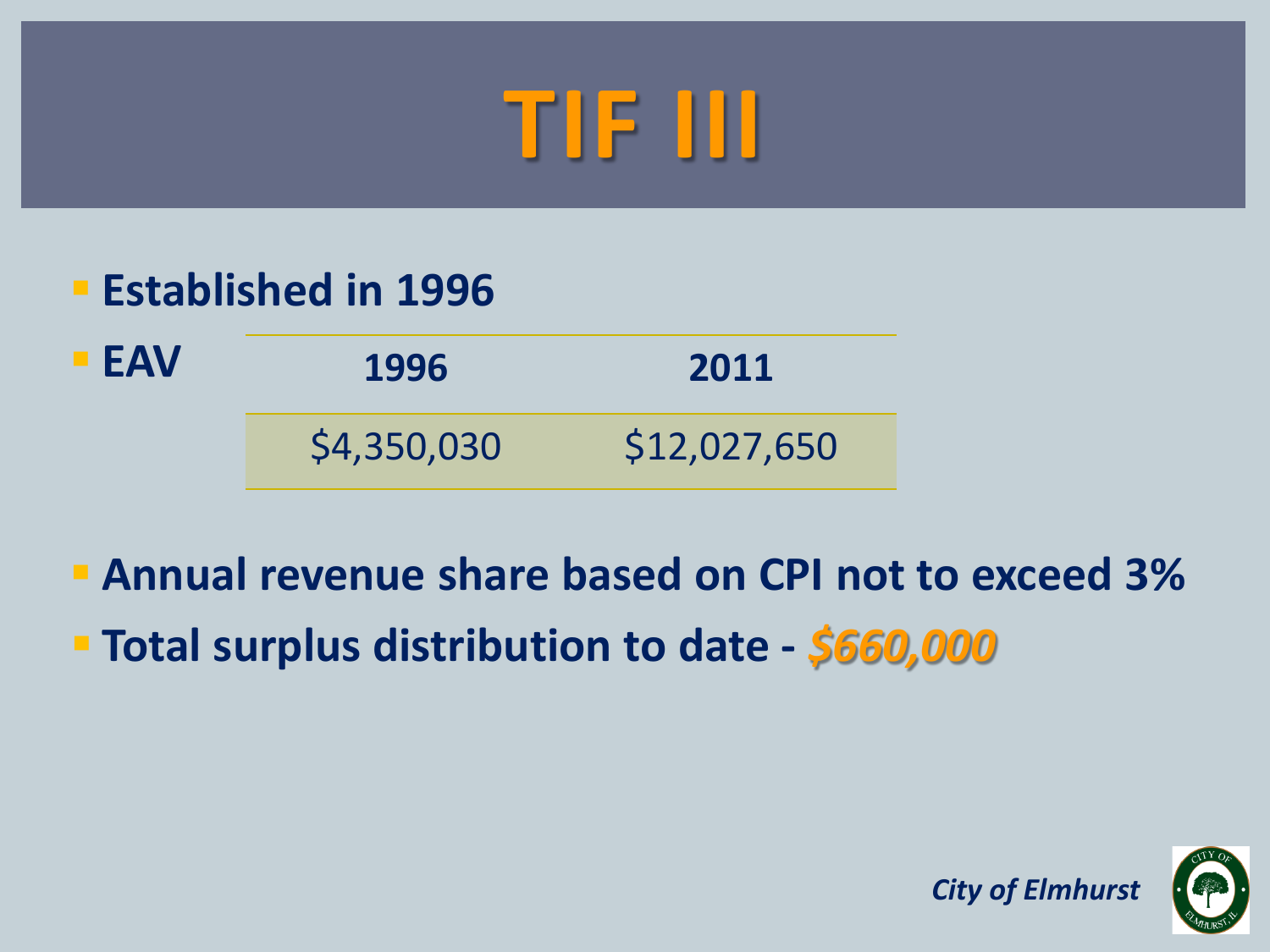## Proposed North York TIF Update

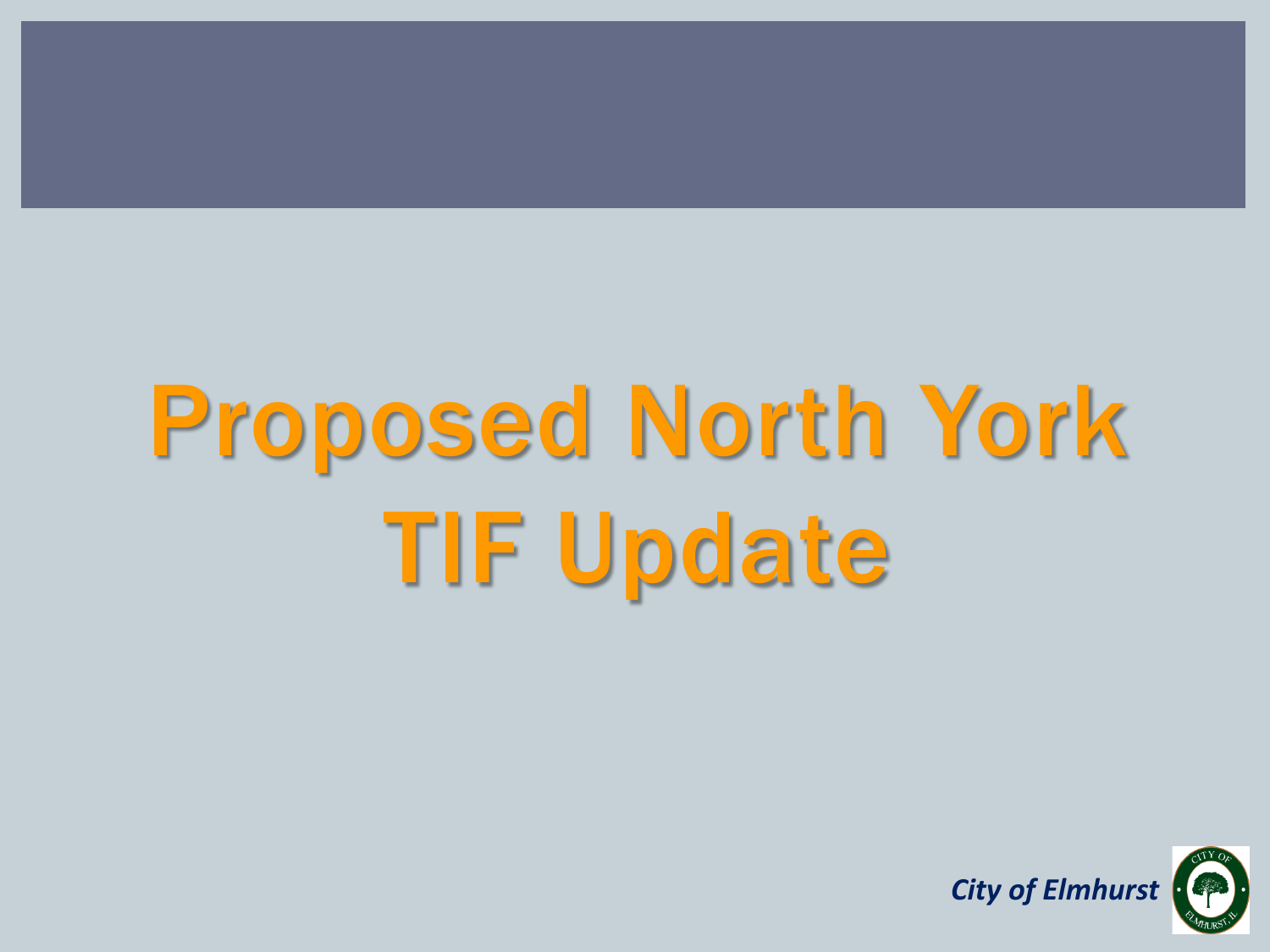## **Timeline**

- **2009 Comprehensive Plan identified nine sub-areas.**
- **EXA** Economic Development Commission evaluated nine sub-areas and recommended the study of five for proposed economic development opportunities to include TIF districts.
- City Council directed Kane, McKenna to perform TIF feasibility study/eligibility report.
- City Council reviewed and concurred with draft TIF eligibility report.
- City Council directed Kane, McKenna to develop Redevelopment Plan and Project.
- City Council reviewed draft Redevelopment Plan and Project and directed City Attorney to develop Public Hearing resolution.

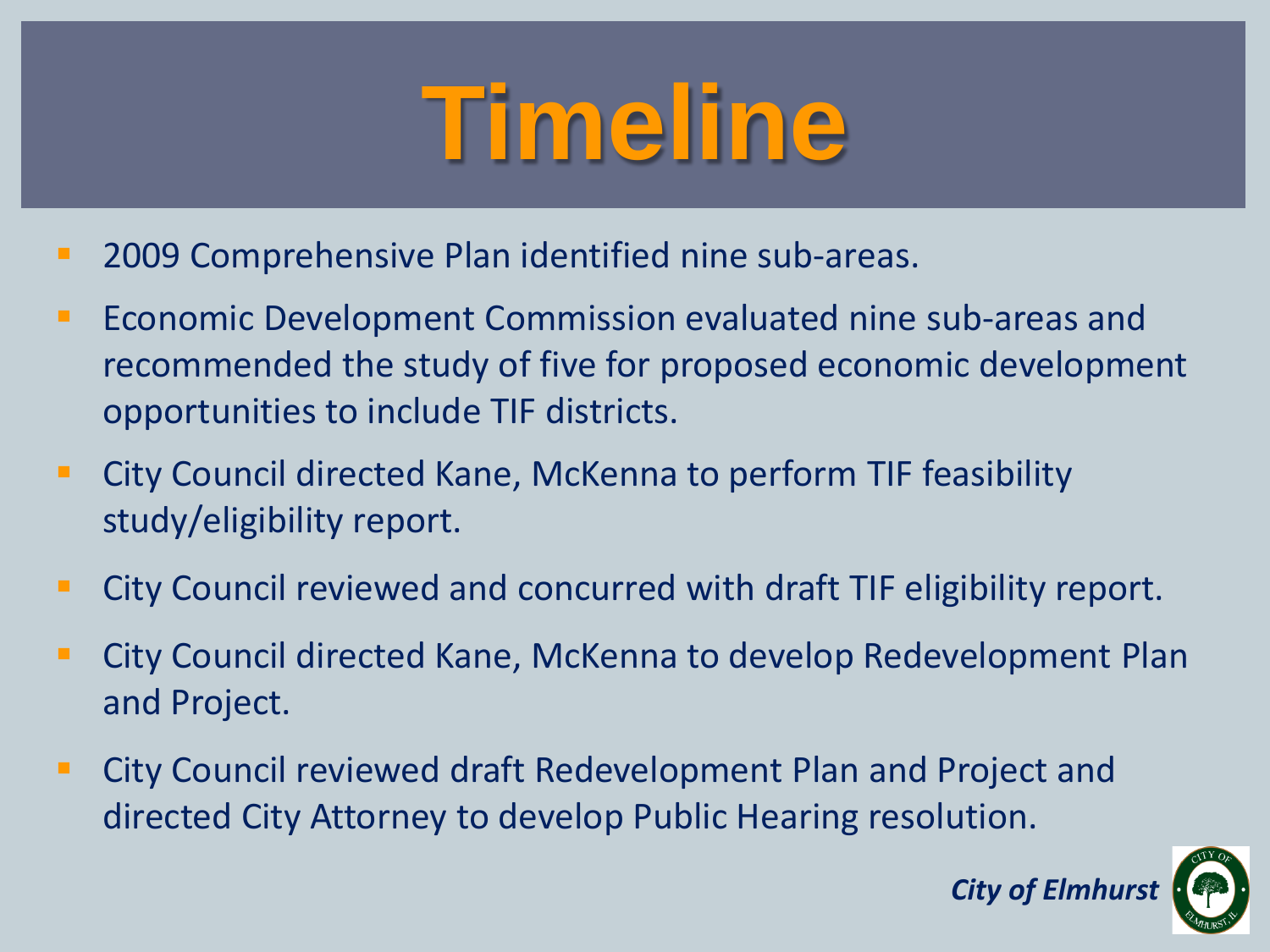## **Timeline**

- **May 22: Draft TIF Plan and Eligibility Report on file at City Clerk's** office 10 days before the City Council approves the TIF Public Hearing Resolution.
- **June 4: City Council adopted Public Hearing resolution.** 
	- **Joint Review Board (JRB) July 2, 2012 at 5:00 p.m.**
	- **TIF Public Hearing August 6, 2012 at 7:30 p.m.**
- **June 12:** City sent notices by regular mail to residential addresses within 750 feet of proposed boundaries.
- **June 14: Notice of Public Hearing sent to affected taxing districts,** ILDCEO and any interested parties via certified mail.
- **June 18:** City Council update and review of Redevelopment Plan and Project.

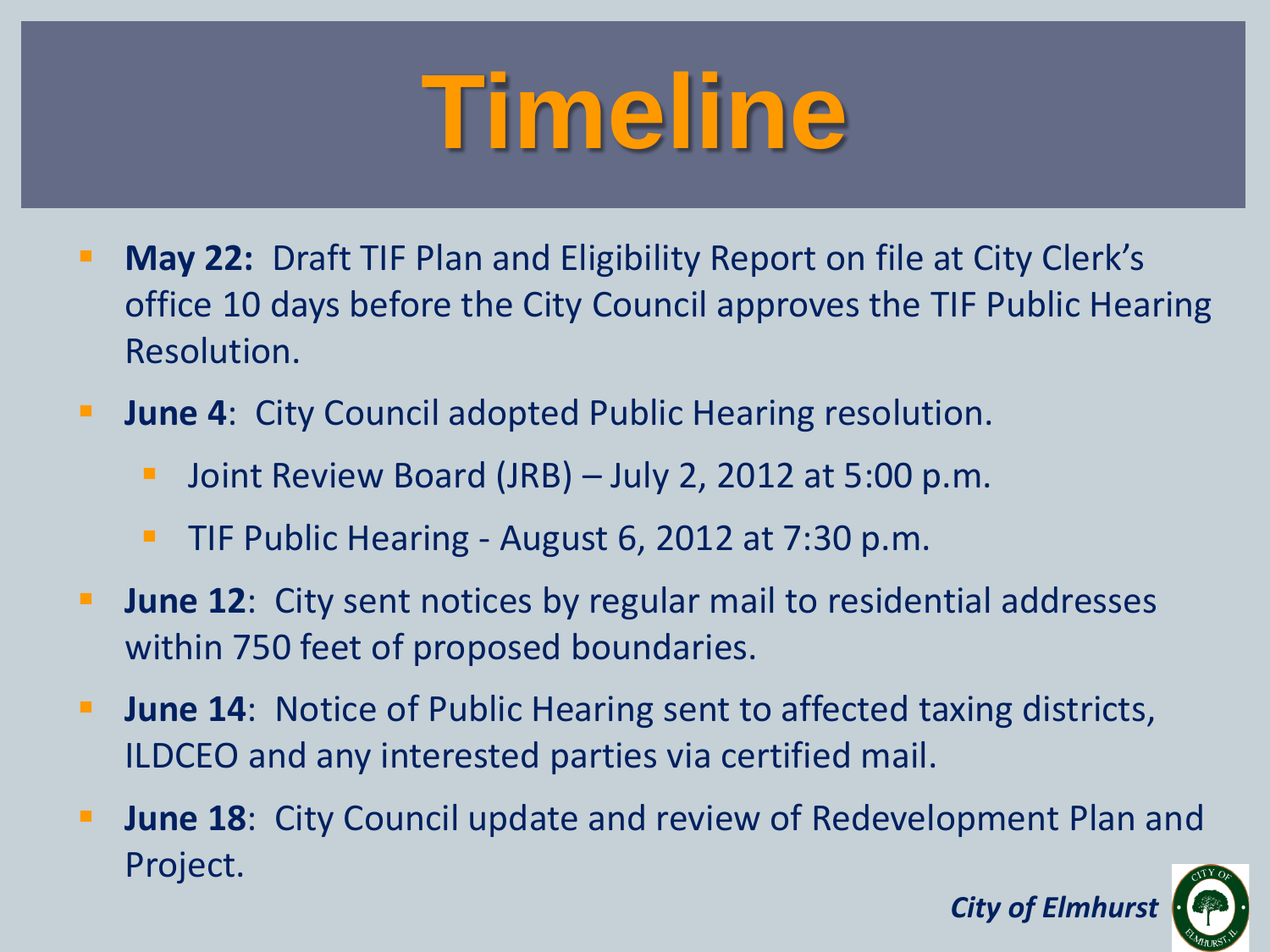## **Timeline**

- **July 13 and July 20:** Published Notice of Public Hearing in two editions of local newspaper.
- **July 23:** Sent Notices of Public Hearing to all property taxpayers of record in the proposed TIF district and any interested parties.
- **August 6**: City holds the Public Hearing for the proposed TIF.
- **NEXT STEP:** City Council adopts the three ordinances necessary to implement the TIF. The ordinances:
	- Approve a Tax Increment Redevelopment Plan and Project for the North York Street Redevelopment Project area.
	- Designate the North York Street Redevelopment Project area pursuant to the tax increment allocation redevelopment act.
	- **Adopts tax increment allocation financing for the North York Street** Redevelopment Project area. **City of Elmhurstrand City of Elmhurs**

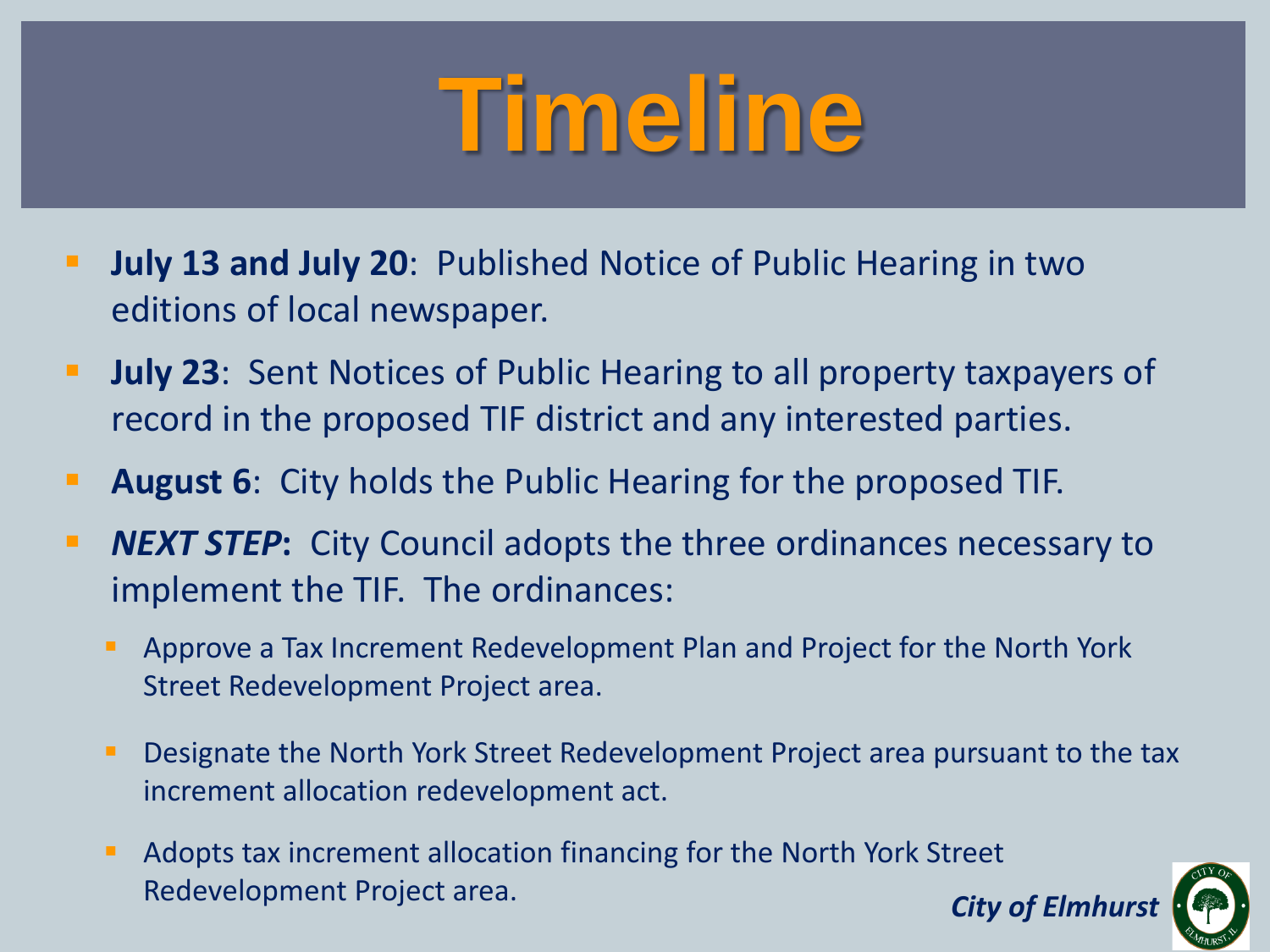### **City of Elmhurst Proposed North York Street TIF District**

 **Public Hearing August 6, 2012**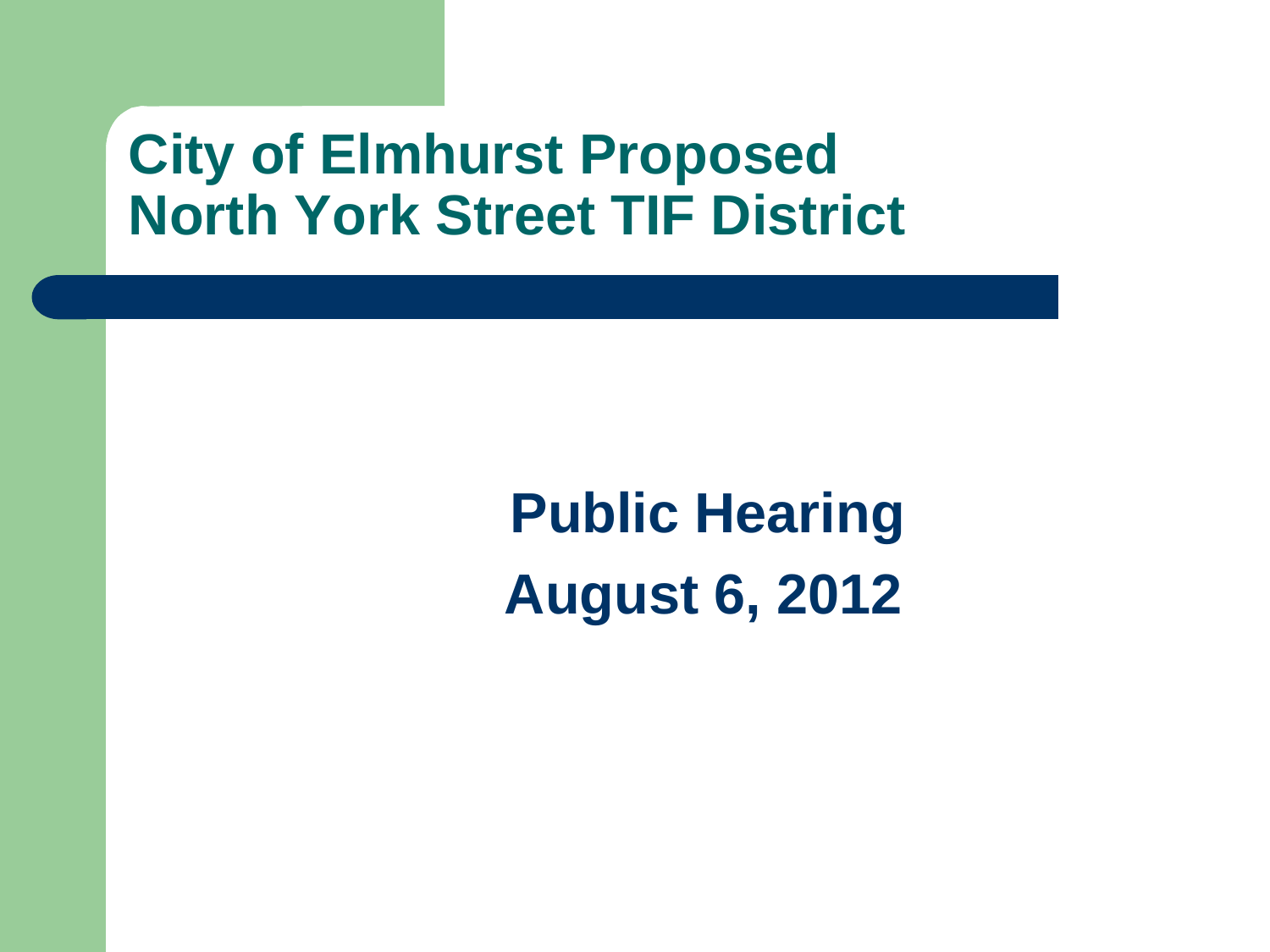### **Completed Notifications Conforming to TIF ACT**

- **Publication of Notice of Interested Parties Registry Notice to residents within 750 feet of the project area**
- **Notice to taxing districts, Illinois DCEO and interested parties**
- **Publication of Notice of Public Hearing (2)**
- **Notice to the taxpayers of record located in the TIF**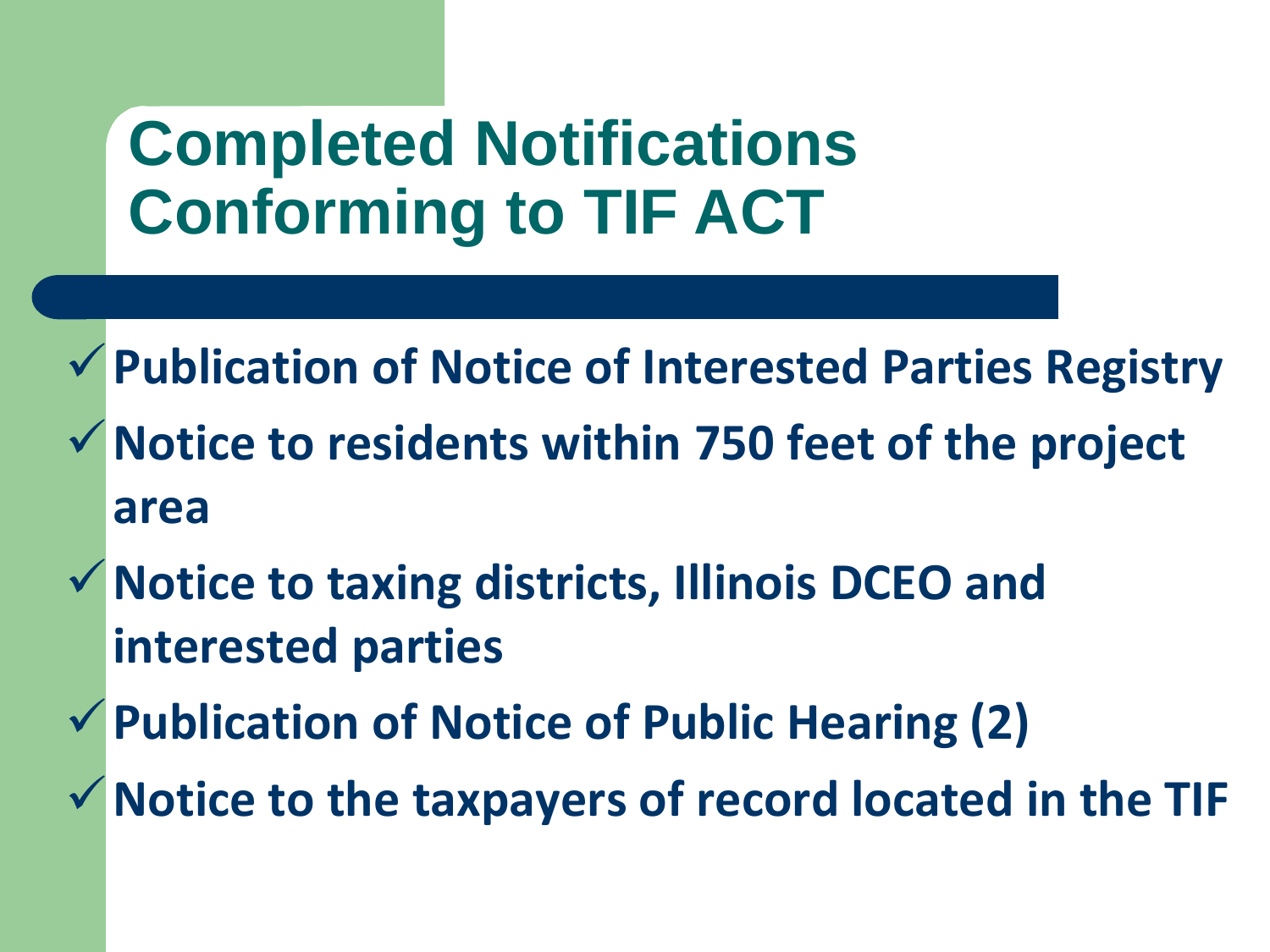### **Resolution and Recommendation of the Joint Review Board (JRB)**

*JRB reviewed the proposed Redevelopment Plan and Project and the Qualification Report* **JRB Findings:**

- **RPA satisfies the eligibility criteria and qualifies as a conservation area as defined in the TIF Act**
- **Redevelopment Plan and Project conforms to the requirements of the TIF Act**
- **JRB Recommendation:**
- **City Council approve the North York Street Redevelopment Plan and Project**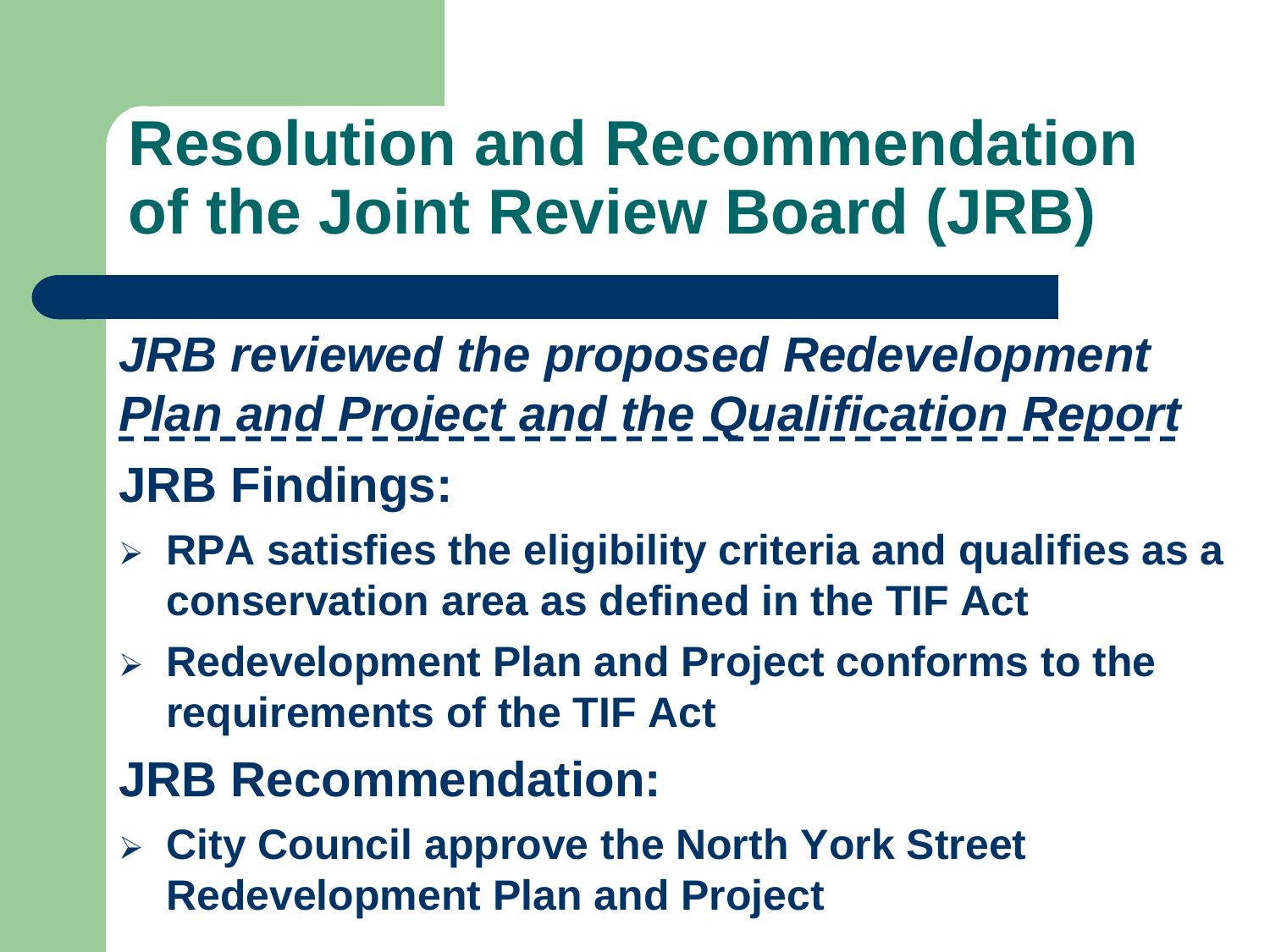### **City of Elmhurst Proposed North York Street TIF District**

 The TIF Act requires a municipality to first demonstrate that 50% or more of the structures in the TIF are 35 years of age or older and then to identify three (3) or more qualification factors included in the next chart are present prior to a proposed TIF designation as a conservation area.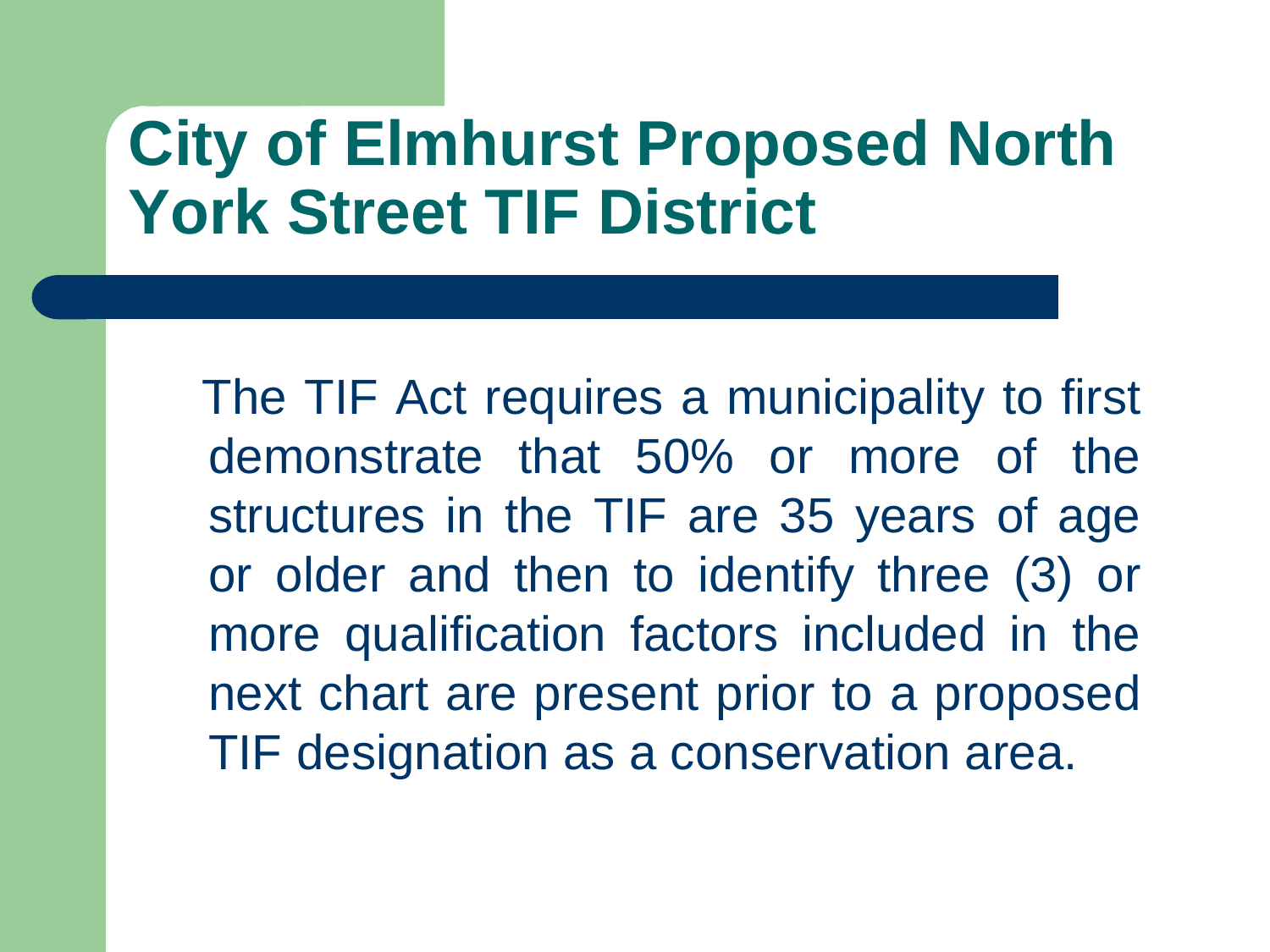**TIF Qualification Factors Included in the TIF Act For a Conservation Area (in addition to age)**

- **Dilapidation**
- 2) Obsolescence
- 3) Deterioration
- 4) Presence of structures below code
- 5) Illegal uses
- 6) Excessive vacancies
- 7) Lack of ventilation and sanitary facilities
- 8) Inadequate utilities
- 9) Excessive coverage
- 10) Deleterious land use
- 11)Environmental clean up
- 12)Lack of community planning
- 13)Lag or decline in equalized assessed valuation (EAV)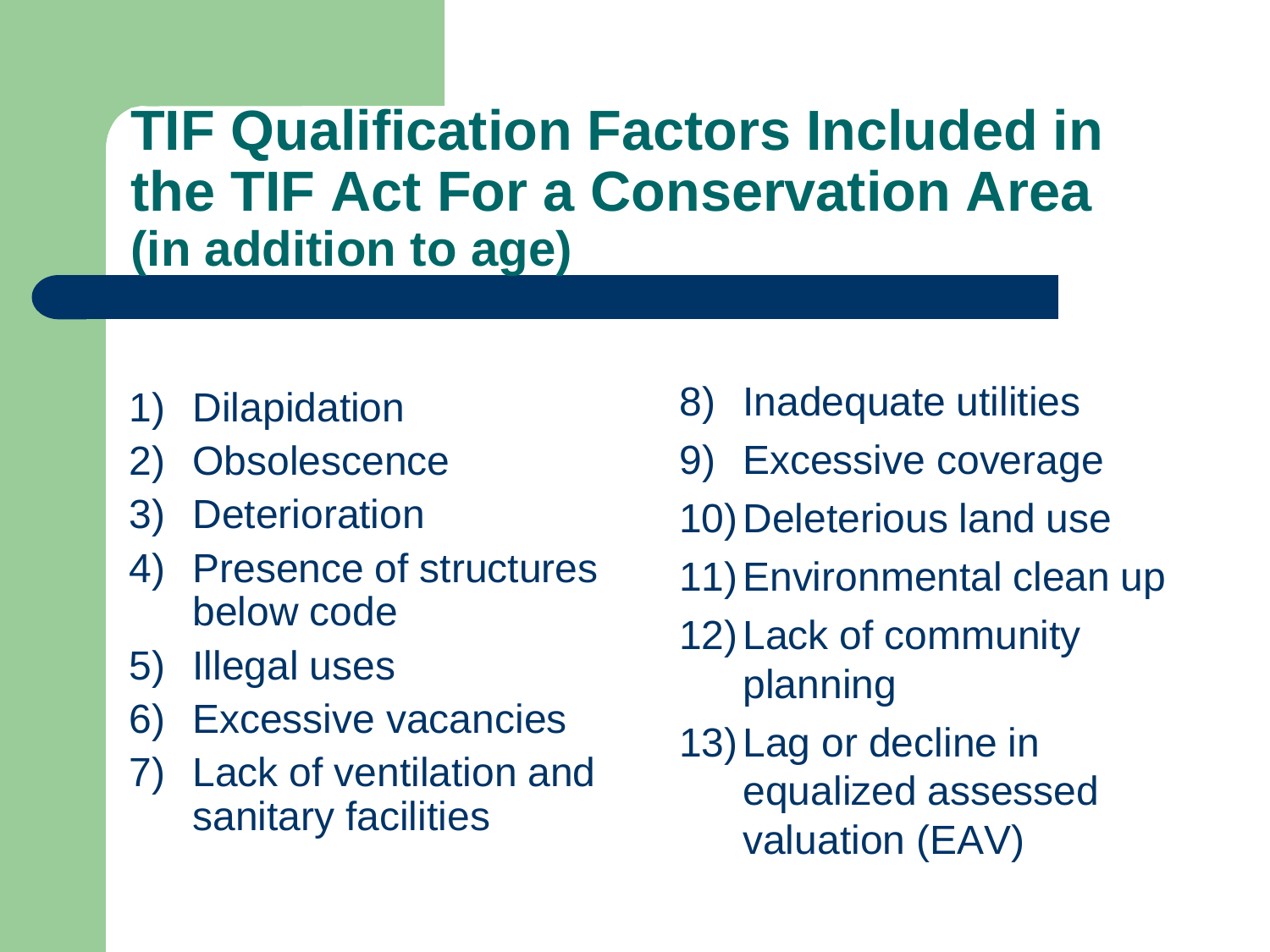### **TIF Qualification Factors Present for the Proposed North York Street TIF**

- TIF Factors present
- 1) Obsolescence
- 2) Deterioration
- 3) Excessive vacancies
- 4) Deleterious land use or layout
- 5) Lack of community planning
- 6) Lag in EAV

• 68% of the structures in the TIF District were found to be 35 years old or older and the minimum three factors are present plus three additional factors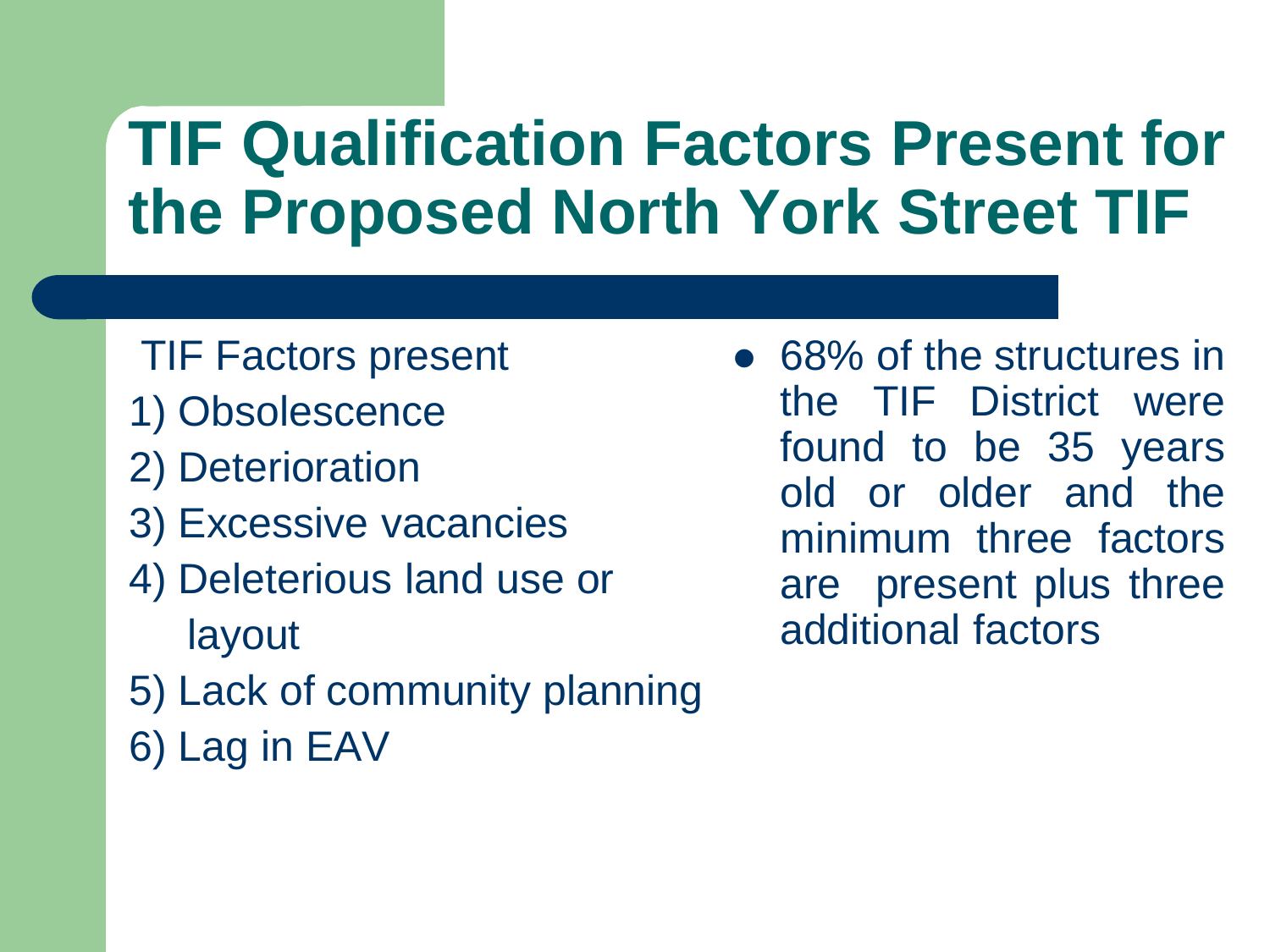### **North York Street RPA Boundary Map**

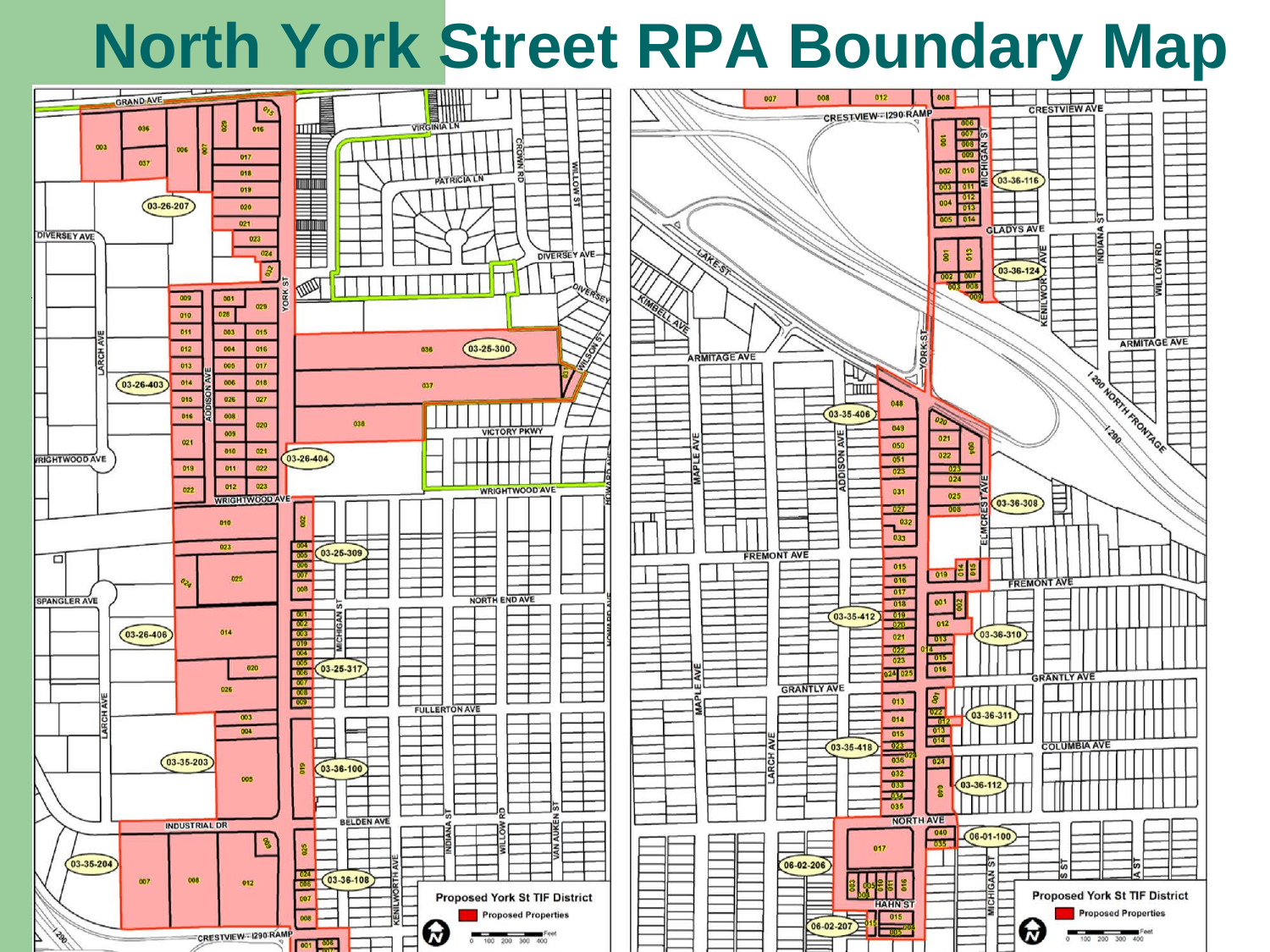### **Proposed Elmhurst North York Street TIF: Area Conditions**

- 68% of the structures in the RPA are in excess of 35 years of age.
- The RPA developed in piece meal fashion over the years and will require coordination by the City in order to address the adverse factors present.
- The growth of EAV of all the properties in the RPA lagged behind the growth in EAV of the remainder of the City for 4 of the last 5 years.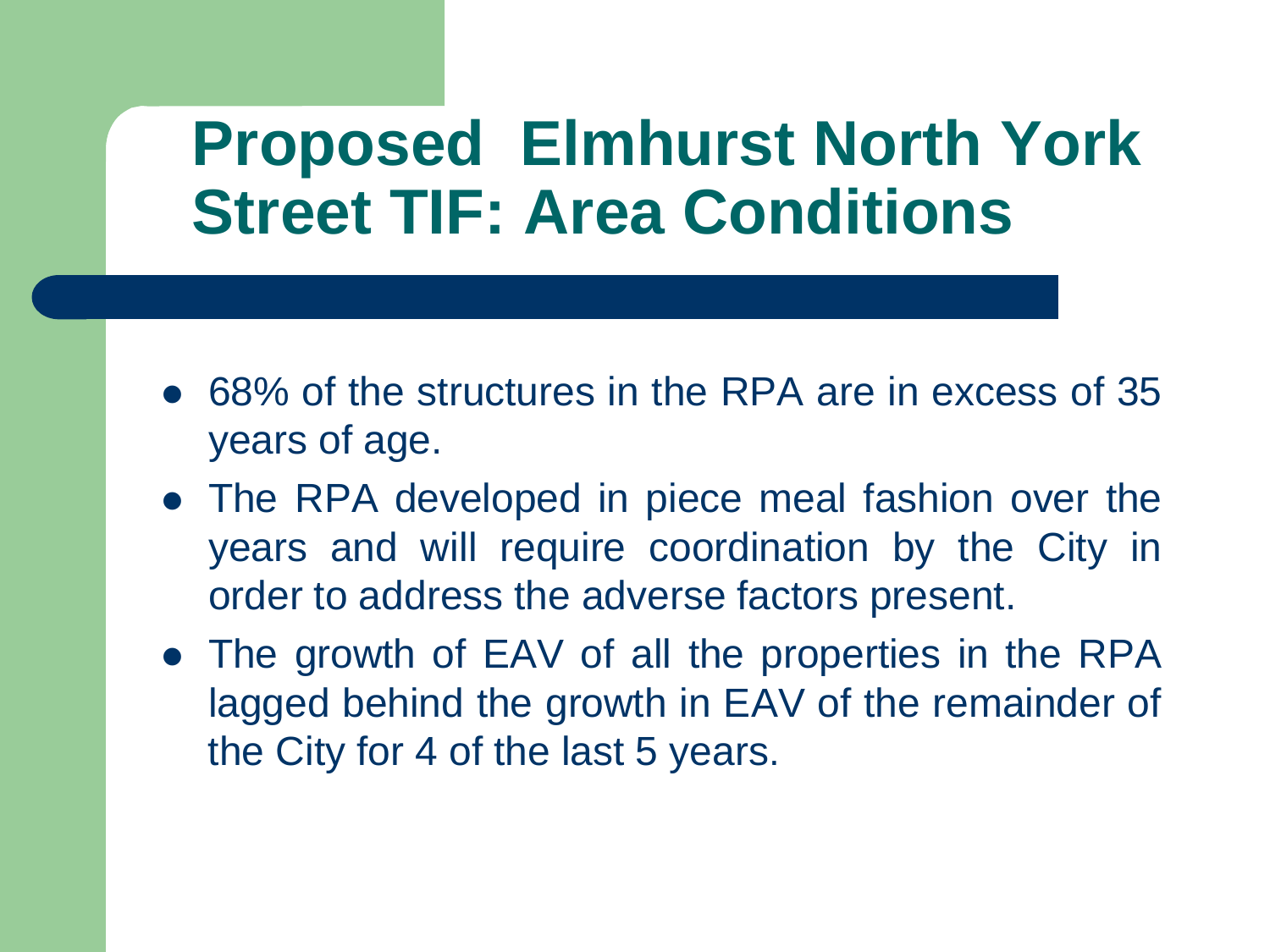### **Redevelopment Plan Summary**

- Identifies TIF district boundaries with map and legal description.
- Summarizes City goals and objectives for redevelopment, including a general description of redevelopment activities and land uses.
- Provides an estimate of redevelopment project costs (TIF budget of \$89.1 million).
- Estimated base EAV (from 2011 tax year) \$31.9 million.
- Estimated EAV for the RPA at end of 23 years \$105 to \$150 million.